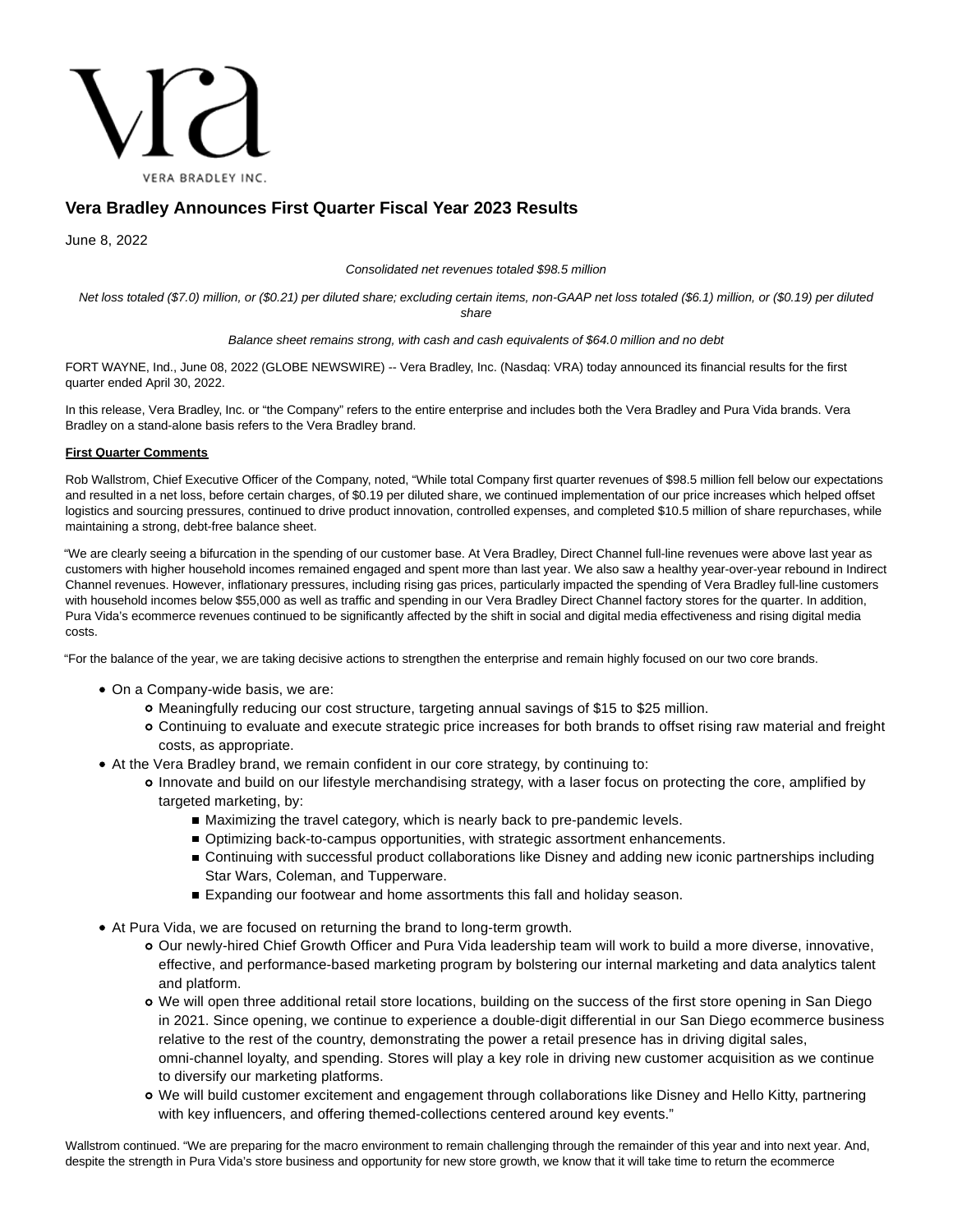business to growth as rebuilding the marketing platform and remixing the marketing program is underway. We are taking decisive actions that will further strengthen both core brands and our enterprise as a whole, not only to successfully manage through this period but position us for the future. Our teams are focused, and our cash position and balance sheet remain strong. We have successfully managed through challenging business cycles before, and I am confident we will manage through this period as well. We look forward to returning both brands to steady growth."

#### **Summary of Financial Performance for the First Quarter**

Consolidated net revenues totaled \$98.5 million compared to \$109.1 million in the prior year first quarter ended May 1, 2021.

For the current year first quarter, Vera Bradley, Inc.'s consolidated net loss totaled (\$7.0) million, or (\$0.21) per diluted share. These results included \$0.8 million of net after tax charges, comprised of \$0.4 million of intangible asset amortization and \$0.4 million of impairment charges. On a non-GAAP basis, Vera Bradley, Inc.'s consolidated first quarter net loss totaled (\$6.1) million, or (\$0.19) per diluted share.

For the prior year first quarter, the Company's consolidated net loss totaled (\$2.1) million, or (\$0.06) per diluted share. These results included \$0.4 million of net after tax charges related to intangible asset amortization. On a non-GAAP basis, Vera Bradley, Inc.'s consolidated prior year first quarter net loss totaled (\$1.7) million, or (\$0.05) per diluted share.

#### **Non-GAAP Numbers**

The current year non-GAAP first quarter income statement numbers referenced below exclude the previously outlined intangible asset amortization and impairment charges. The prior year non-GAAP first quarter income statement numbers referenced below exclude the previously outlined intangible asset amortization.

#### **First Quarter Details**

Current year first quarter Vera Bradley Direct segment revenues totaled \$61.6 million, a 7.6% decrease from \$66.7 million in the prior year first quarter. Comparable sales declined 11.1% in the first quarter. The Company permanently closed six full-line stores and opened seven factory outlet stores in the last twelve months.

Vera Bradley Indirect segment revenues totaled \$17.0 million, an 11.2% increase over \$15.3 million in the prior year first quarter. Current year revenues reflected an increase in certain key and specialty account orders.

Pura Vida segment revenues totaled \$19.8 million, a 26.8% decrease from \$27.1 million in the prior year first quarter.

First quarter consolidated gross profit totaled \$52.5 million, or 53.3% of net revenues, compared to \$59.2 million, or 54.2% of net revenues, in the prior year first quarter. The current year gross profit rate was negatively impacted by higher inbound and outbound freight expense, partially offset by price increases.

Consolidated SG&A expense totaled \$60.9 million, or 61.9% of net revenues, for the quarter, compared to \$60.9 million, or 55.8% of net revenues, for the prior year first quarter. On a non-GAAP basis, consolidated SG&A expense totaled \$59.6 million, or 60.5% of net revenues, for the current quarter, compared to \$60.1 million, or 55.1% of net revenues, for the prior year first quarter.

The Company's first quarter consolidated operating loss totaled (\$8.2) million, or (8.4%) of net revenues, compared to an operating loss of (\$2.0) million, or (1.8%) of net revenues, in the prior year first quarter. On a non-GAAP basis, the consolidated operating loss totaled (\$6.9) million, or (7.0%) of net revenues, compared to (\$1.2) million, or (1.1%) of net revenues, in the prior year.

By segment:

- Vera Bradley Direct's first quarter operating income was \$5.5 million, or 8.9% of Direct net revenues, compared to operating income of \$10.9 million, or 16.3% of Direct net revenues, in the prior year.
- Vera Bradley Indirect's first quarter operating income was \$5.5 million, or 32.3% of Indirect net revenues, compared to \$4.5 million, or 29.2% of Indirect net revenues, in the prior year.
- Pura Vida's first quarter operating income was \$1.1 million, or 5.3% of Pura Vida net revenues, compared to \$2.5 million, or 9.3% of Pura Vida net revenues, in the prior year. On a non-GAAP basis, Pura Vida's current year first quarter operating income was \$1.8 million, or 9.2% of Pura Vida net revenues, compared to \$3.3 million, or 12.1% of Pura Vida net revenues, in the prior year.

#### **Balance Sheet**

Net capital spending for the first quarter totaled \$1.7 million compared to \$0.5 million in the prior year.

Cash, cash equivalents, and investments as of April 30, 2022 totaled \$64.0 million compared to \$52.7 million at the end of last year's first quarter. The Company had no borrowings on its \$75 million ABL credit facility at quarter end.

Total quarter-end inventory was \$161.8 million, compared to \$150.3 million at the end of the first quarter last year.

During the first quarter, the Company repurchased approximately \$10.5 million of its common stock (approximately 1.4 million shares at an average price of \$7.35). \$35.3 million remains under the Company's \$50.0 million repurchase authorization that expires in December 2024.

### **Forward Outlook**

Wallstrom also commented, "As we expect the challenging macroeconomic environment to continue for the balance of the year and that it will take time to return the Pura Vida ecommerce business to growth, we believe it is appropriate to lower our outlook for the fiscal year."

Excluding net revenues, all forward-looking guidance numbers referenced below are non-GAAP. The prior year SG&A and earnings per diluted share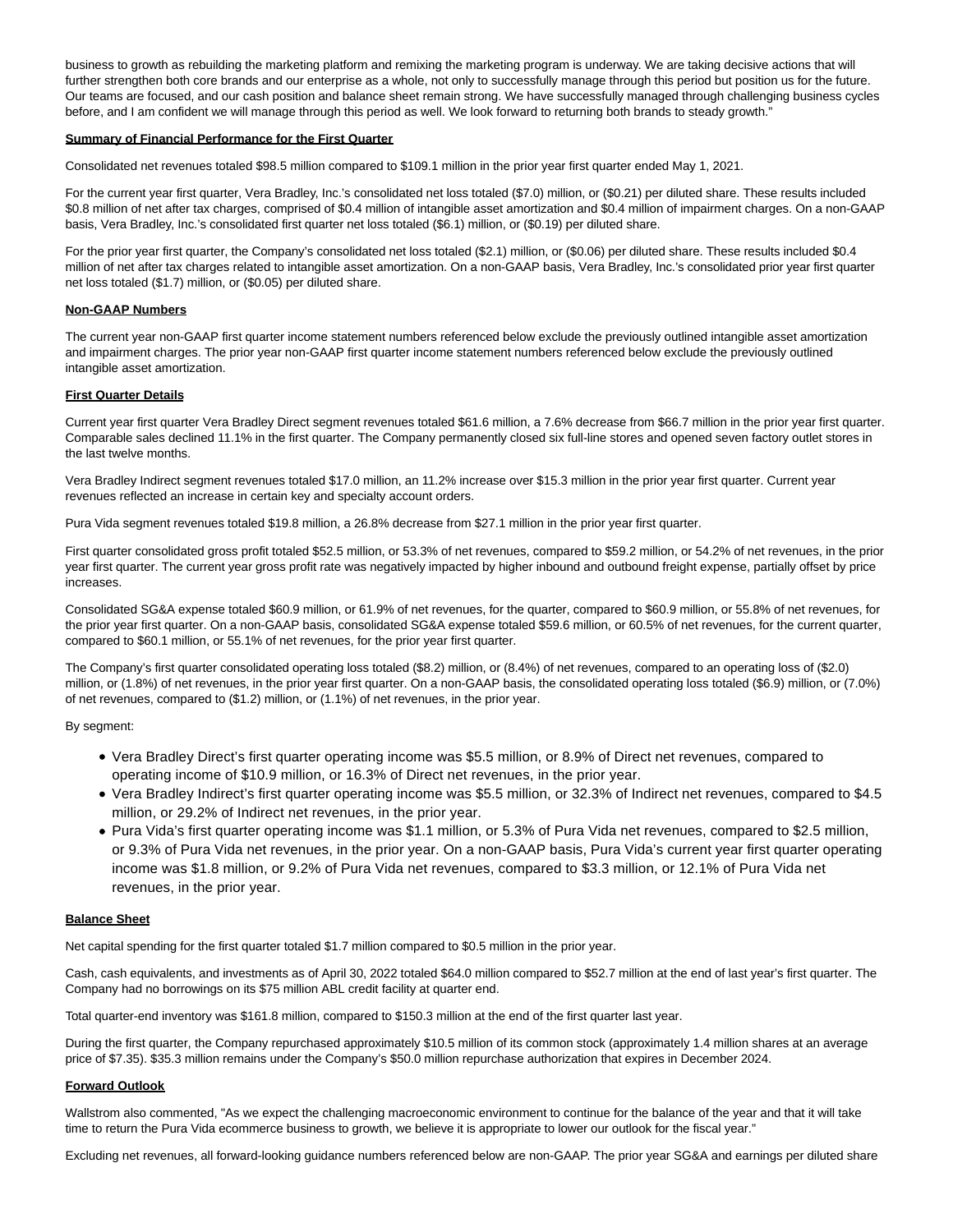numbers exclude the previously disclosed net charges related to intangible asset amortization. Current year guidance excludes previously disclosed intangible asset amortization, impairment, and any similar charges.

For Fiscal 2023, the Company's updated expectations are as follows:

- Consolidated net revenues of \$490 to \$505 million. Net revenues totaled \$540.5 million in Fiscal 2022. Year-over-year Vera Bradley revenues are expected to decline between 5% and 7%, and Pura Vida revenues are expected to decline between 12% and 16%.
- A consolidated gross profit percentage of 54.5% to 55.0% compared to 53.3% in Fiscal 2022. The potential year-over-year increase is primarily related to price increases, partially offset by incremental inbound and outbound freight expense.
- Consolidated SG&A expense of \$248 to \$253 million compared to \$258.8 million in Fiscal 2022. The reduction in SG&A expense is being driven by cost reduction initiatives and a reduction in compensation expense, marketing, and other variable-related expenses due to the expected sales decline from the prior year.
- Consolidated operating income of \$18.8 to \$25.0 million compared to \$30.1 million in Fiscal 2022.
- Consolidated diluted EPS of \$0.35 to \$0.50 based on diluted weighted-average shares outstanding of 32.1 million and an effective tax rate of between 23.0 and 24.0%. Diluted EPS totaled \$0.57 last year.
- Net capital spending of approximately \$10 to \$12 million compared to \$5.5 million in the prior year, reflecting investments associated with new Vera Bradley factory and Pura Vida store locations and technology and logistics enhancements.

#### **Disclosure Regarding Non-GAAP Measures**

The Company's management does not, nor does it suggest that investors should, consider the supplemental non-GAAP financial measures in isolation from, or as a substitute for, financial information prepared in accordance with accounting principles generally accepted in the United States ("GAAP"). Further, the non-GAAP measures utilized by the Company may be unique to the Company, as they may be different from non-GAAP measures used by other companies.

The Company believes that the non-GAAP measures presented in this earnings release, including free cash flow; selling, general, and administrative expenses; operating loss; net loss; net loss attributable and available to Vera Bradley, Inc.; and diluted net loss per share available to Vera Bradley, Inc. common shareholders, along with the associated percentages of net revenues, are helpful to investors because they allow for a more direct comparison of the Company's year-over-year performance and are consistent with management's evaluation of business performance. A reconciliation of the non-GAAP measures to the most directly comparable GAAP measures can be found in the Company's supplemental schedules included in this earnings release.

### **Call Information**

A conference call to discuss results for the first quarter is scheduled for today, Wednesday, June 8, 2022, at 9:30 a.m. Eastern Time. A broadcast of the call will be available via Vera Bradley's Investor Relations section of its website, [www.verabradley.com.](https://www.globenewswire.com/Tracker?data=zBhzDwO4hH70I7G2wJhY8X8t9aM9oTQkPRwRxFFV5XybPE0I-phIsVL6YRN2AC5MudRr1fcbs3KjPYiH-FvMqafES4wuYbJF7Vnvrj5H3dA=) Alternatively, interested parties may dial into the call at (800) 437-2398, and enter the access code 1664068. A replay will be available shortly after the conclusion of the call and remain available through June 22, 2022. To access the recording, listeners should dial (844) 512-2921, and enter the access code 1664068.

#### **About Vera Bradley, Inc.**

Vera Bradley, Inc. operates two unique lifestyle brands – Vera Bradley and Pura Vida. Vera Bradley and Pura Vida are complementary businesses, both with devoted, emotionally-connected, and multi-generational female customer bases; alignment as casual, comfortable, affordable, and fun brands; positioning as "gifting" and socially-connected brands; strong, entrepreneurial cultures; a keen focus on community, charity, and social consciousness; multi-channel distribution strategies; and talented leadership teams aligned and committed to the long-term success of their brands.

Vera Bradley, based in Fort Wayne, Indiana, is a leading designer of women's handbags, luggage and other travel items, fashion and home accessories, and unique gifts. Founded in 1982 by friends Barbara Bradley Baekgaard and Patricia R. Miller, the brand is known for its innovative designs, iconic patterns, and brilliant colors that inspire and connect women unlike any other brand in the global marketplace.

In July 2019, Vera Bradley, Inc. acquired a 75% interest in Creative Genius, Inc., which also operates under the name Pura Vida Bracelets ("Pura Vida"). Pura Vida, based in La Jolla, California, is a digitally native, highly-engaging lifestyle brand founded in 2010 by friends Paul Goodman and Griffin Thall. Pura Vida has a differentiated and expanding offering of bracelets, jewelry, and other lifestyle accessories.

The Company has three reportable segments: Vera Bradley Direct ("VB Direct"), Vera Bradley Indirect ("VB Indirect"), and Pura Vida. The VB Direct business consists of sales of Vera Bradley products through Vera Bradley full-line and factory outlet stores in the United States, verabradley.com, verabradley.ca, Vera Bradley's online outlet site, and the Vera Bradley annual outlet sale in Fort Wayne, Indiana. The VB Indirect business consists of sales of Vera Bradley products to approximately 1,800 specialty retail locations throughout the United States, as well as select department stores, national accounts, third party e-commerce sites, and third-party inventory liquidators, and royalties recognized through licensing agreements related to the Vera Bradley brand. The Pura Vida segment consists of sales of Pura Vida products through the Pura Vida websites[, www.puravidabracelets.com,](https://www.globenewswire.com/Tracker?data=VXK-JgdJnpLlzLCV9_9h1P1iHzsqH-ir5WoiM9PmeDPa33ZNrbUBf3eLNSXMx6z_z_6mrss54jYeHmUcMP_MkAYC4zgL3zPYuIjA3VQPe1k=) [www.puravidabracelets.eu,](https://www.globenewswire.com/Tracker?data=VXK-JgdJnpLlzLCV9_9h1P1iHzsqH-ir5WoiM9PmeDP6NMxCVcDJeM4KxhHwLldRAk6t0Rxs-8bod9m1A6CTwMv6saO3nTZ2FGv-SlBG9XI=) an[d www.puravidabracelets.ca,](https://www.globenewswire.com/Tracker?data=VXK-JgdJnpLlzLCV9_9h1P1iHzsqH-ir5WoiM9PmeDNhlntFRG4Tc3_1FXIJsNSizQMh71JOQqE58kBV80k5UfGGirLmNYs5ZYgCQ4CrMVE=) and through the distribution of its products to wholesale retailers and department stores.

#### **Website Information**

We routinely post important information for investors on our websit[e www.verabradley.com i](https://www.globenewswire.com/Tracker?data=zBhzDwO4hH70I7G2wJhY8etzE-YUHvj9AMizcaFYLftlJ5HOpvI70aqOY1dQv2ezZvu-k5lvZYBH2OL9yXRGJAojBjjOzfgg-kexEDj2pdE=)n the "Investor Relations" section. We intend to use this webpage as a means of disclosing material, non-public information and for complying with our disclosure obligations under Regulation FD. Accordingly, investors should monitor the Investor Relations section of our website, in addition to following our press releases, SEC filings, public conference calls, presentations and webcasts. The information contained on, or that may be accessed through, our webpage is not incorporated by reference into, and is not a part of, this document.

Investors and other interested parties may also access the Company's most recent Corporate Responsibility and Sustainability Report outlining its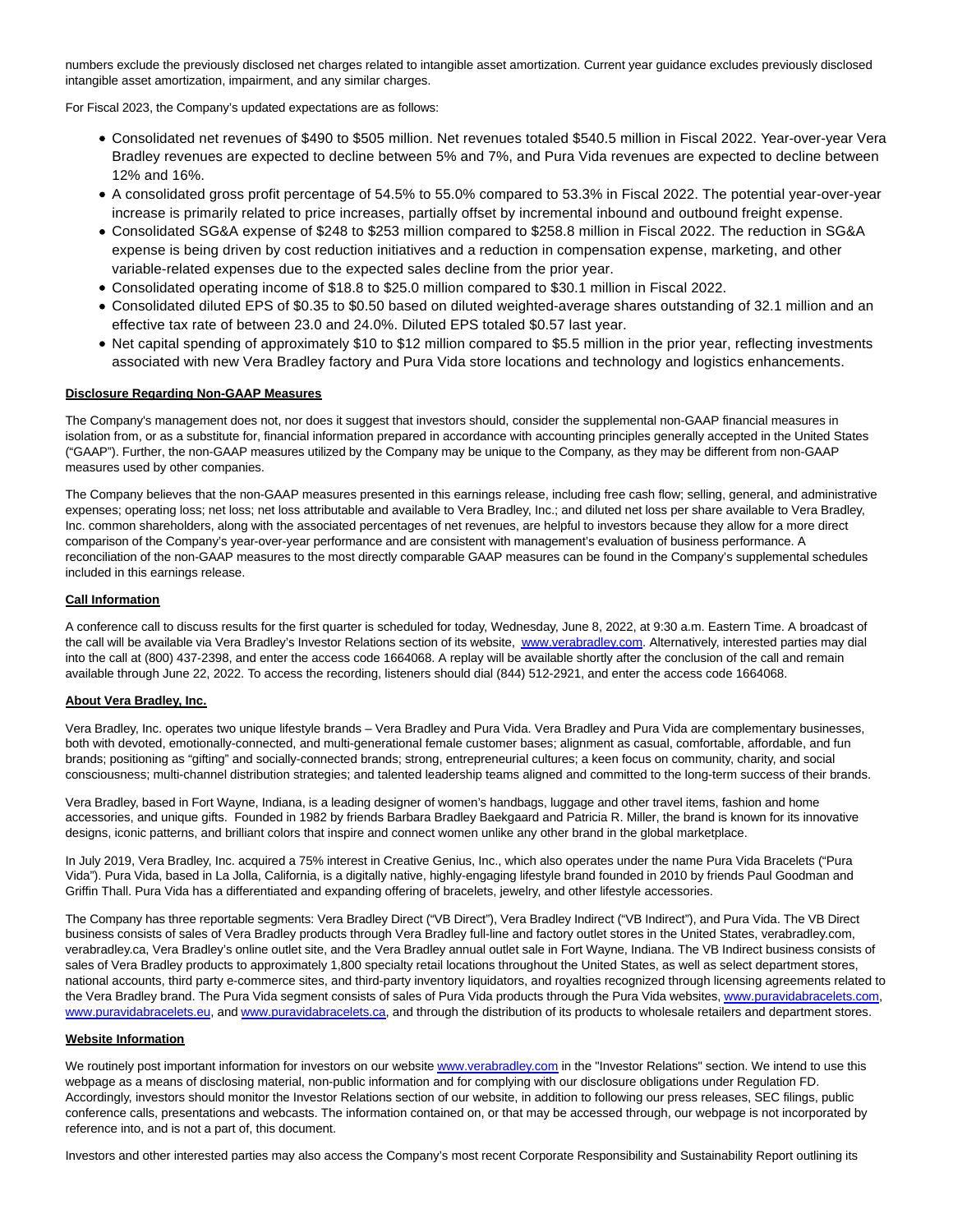ESG (Environmental, Social, and Governance) initiatives a[t https://verabradley.com/pages/corporate-responsibility.](https://www.globenewswire.com/Tracker?data=XjR9Ino_N_MiHH__VIQUGgZKtiGGThBWm4EAMLq4I6Rs_Wyfx7ktTkrRXcav_1Jgo_3CS1AxsKJ815PorLNht0Zfj-B4lyraM3U6W-5xDQqnP1VJGV6EEQbpq9VtPAfF4gnn1thdX_fBEGZJs682uzazULQstQHUujkJ3vAovlNZV_HRayahHzVc8x3SPZI5)

### **Vera Bradley Safe Harbor Statement**

Certain statements in this release are "forward-looking statements" made pursuant to the safe-harbor provisions of the Private Securities Litigation Reform Act of 1995. Such forward-looking statements reflect the Company's current expectations or beliefs concerning future events and are subject to various risks and uncertainties that may cause actual results to differ materially from those that we expected, including: possible adverse changes in general economic conditions and their impact on consumer confidence and spending; possible inability to predict and respond in a timely manner to changes in consumer demand; possible loss of key management or design associates or inability to attract and retain the talent required for our business; possible inability to maintain and enhance our brands; possible inability to successfully implement the Company's long-term strategic plan; possible inability to successfully open new stores, close targeted stores, and/or operate current stores as planned; incremental tariffs or adverse changes in the cost of raw materials and labor used to manufacture our products; possible adverse effects resulting from a significant disruption in our distribution facilities; or business disruption caused by COVID-19 or other pandemics. Risks, uncertainties, and assumptions also include the possibility that Pura Vida acquisition benefits may not materialize as expected and that Pura Vida's business may not perform as expected. More information on potential factors that could affect the Company's financial results is included from time to time in the "Risk Factors" and "Management's Discussion and Analysis of Financial Condition and Results of Operations" sections of the Company's public reports filed with the SEC, including the Company's Form 10-K for the fiscal year ended January 29, 2022. We undertake no obligation to publicly update or revise any forward-looking statement. Financial schedules are attached to this release.

CONTACTS: Investors: Julia Bentley, VP of Investor Relations and Communications ibentley@verabradley.com (260) 207-5116

#### Media:

[mediacontact@verabradley.com](https://www.globenewswire.com/Tracker?data=Mr6K-W8zuqXFWhO9lRHuHmOMH-bSgUMTcoD6nb78rpBb_-G9FpN3ihchO_KZL9ZsO3NFUOVoGCupdf5qbmfTlf7QT_udXf4iA8fkOTAgm3ftulmWwh9D8ytammeWFgGe) 877-708-VERA (8372)

## **Vera Bradley, Inc. Condensed Consolidated Balance Sheets (in thousands) (unaudited)**

|                                                                           | April 30,<br>2022 | January 29,<br>2022 | May 1,<br>2021 |
|---------------------------------------------------------------------------|-------------------|---------------------|----------------|
| <b>Assets</b>                                                             |                   |                     |                |
| Current assets:                                                           |                   |                     |                |
| Cash and cash equivalents                                                 | \$<br>63,987      | \$<br>88,436        | \$<br>51,371   |
| Short-term investments                                                    |                   |                     | 1,293          |
| Accounts receivable, net                                                  | 20.115            | 20,681              | 21,945         |
| Inventories                                                               | 161,787           | 144,881             | 150,335        |
| Income taxes receivable                                                   | 3,466             | 9,391               | 8,782          |
| Prepaid expenses and other current assets                                 | 17,458            | 15,928              | 18,478         |
| Total current assets                                                      | 266,813           | 279,317             | 252,204        |
| Operating right-of-use assets                                             | 79,827            | 79,873              | 86,181         |
| Property, plant, and equipment, net                                       | 60,032            | 59,941              | 62,391         |
| Intangible assets, net                                                    | 43,454            | 44,223              | 46,527         |
| Goodwill                                                                  | 44,254            | 44,254              | 44,254         |
| Deferred income taxes                                                     | 3,980             | 3,857               | 3,161          |
| Other assets                                                              | 5,337             | 6,081               | 6,525          |
| <b>Total assets</b>                                                       | \$<br>503,697     | \$<br>517,546       | \$<br>501,243  |
| Liabilities, Redeemable Noncontrolling Interest, and Shareholders' Equity |                   |                     |                |
| Current liabilities:                                                      |                   |                     |                |
| Accounts payable                                                          | \$<br>39,327      | \$<br>30,492        | \$<br>23,160   |
| Accrued employment costs                                                  | 7,897             | 12,463              | 11,122         |
| Short-term operating lease liabilities                                    | 17,288            | 18,699              | 21,210         |
| Other accrued liabilities                                                 | 17,298            | 16,422              | 14,736         |
| <b>Total current liabilities</b>                                          | 81,810            | 78,076              | 70,228         |
| Long-term operating lease liabilities                                     | 81,513            | 80,861              | 88,228         |
| Other long-term liabilities                                               | 168               | 195                 | 83             |
| <b>Total liabilities</b>                                                  | 163,491           | 159,132             | 158,539        |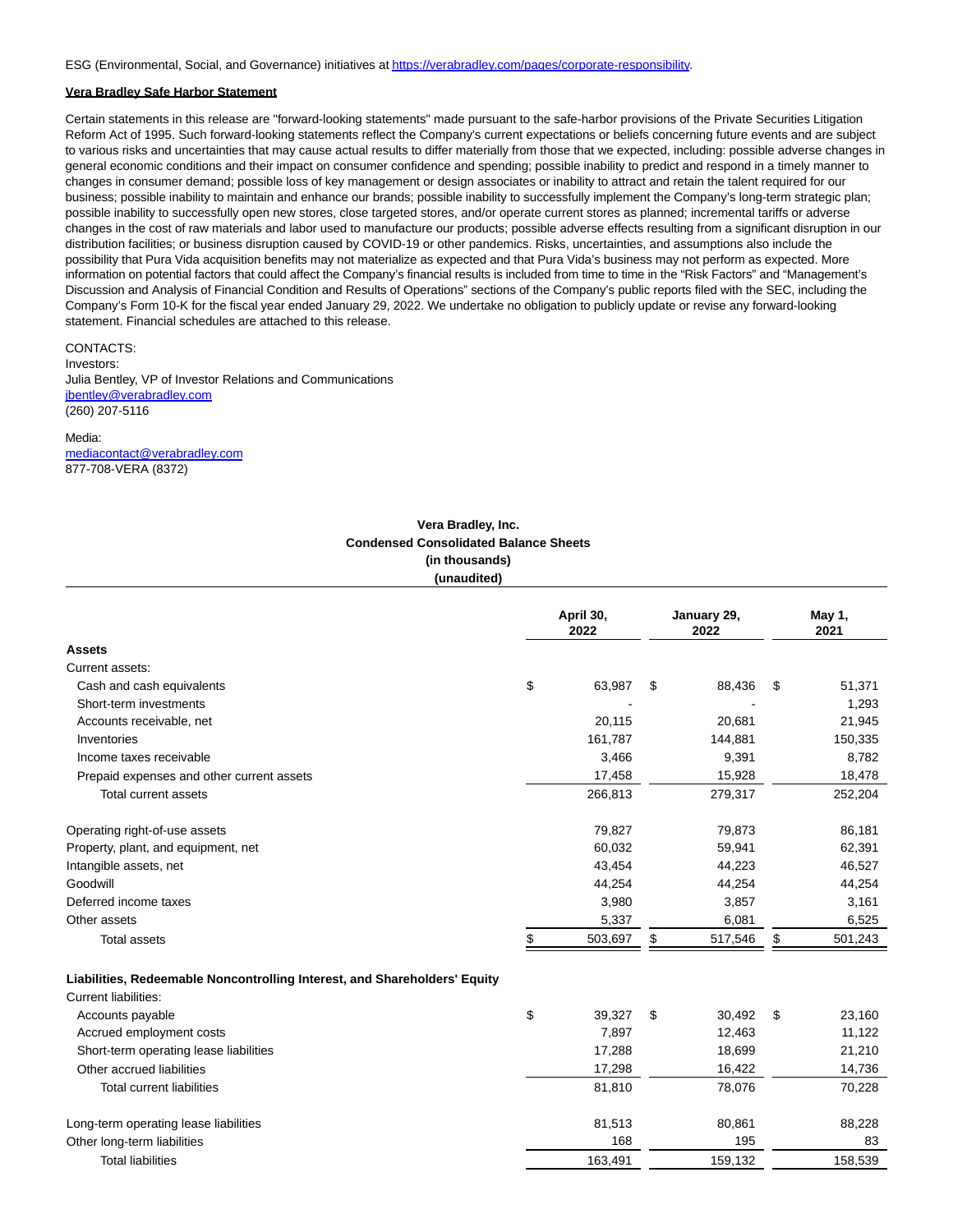| Redeemable noncontrolling interest                                              | 31.092     | 30.974     | 30,307    |
|---------------------------------------------------------------------------------|------------|------------|-----------|
| Shareholders' equity:                                                           |            |            |           |
| Additional paid-in-capital                                                      | 107.040    | 107.907    | 105.076   |
| Retained earnings                                                               | 327.390    | 334.364    | 314.381   |
| Accumulated other comprehensive loss                                            | (60)       | (29)       |           |
| Treasury stock                                                                  | (125, 256) | (114, 802) | (107,060) |
| Total shareholders' equity of Vera Bradley, Inc.                                | 309.114    | 327.440    | 312,397   |
| Total liabilities, redeemable noncontrolling interest, and shareholders' equity | 503,697    | 517.546    | 501.243   |

## **Vera Bradley, Inc. Condensed Consolidated Statements of Operations (in thousands, except per share amounts)**

**(unaudited)**

|                                                                                | <b>Thirteen Weeks Ended</b> |                |    |          |
|--------------------------------------------------------------------------------|-----------------------------|----------------|----|----------|
|                                                                                | April 30,                   | May 1,<br>2021 |    |          |
| Net revenues                                                                   | \$                          | 98,459         | S  | 109,094  |
| Cost of sales                                                                  |                             | 45,945         |    | 49,930   |
| Gross profit                                                                   |                             | 52,514         |    | 59,164   |
| Selling, general, and administrative expenses                                  |                             | 60,914         |    | 60,896   |
| Other income (loss), net                                                       |                             | 167            |    | (227)    |
| Operating loss                                                                 |                             | (8,233)        |    | (1,959)  |
| Interest expense, net                                                          |                             | 40             |    | 90       |
| Loss before income taxes                                                       |                             | (8,273)        |    | (2,049)  |
| Income tax benefit                                                             |                             | (1, 563)       |    | (531)    |
| Net loss                                                                       |                             | (6,710)        |    | (1,518)  |
| Less: Net income attributable to redeemable noncontrolling interest            |                             | 264            |    | 627      |
| Net loss attributable to Vera Bradley, Inc.                                    |                             | (6, 974)       | S  | (2, 145) |
| Basic weighted-average shares outstanding                                      |                             | 32,672         |    | 33,590   |
| Diluted weighted-average shares outstanding                                    |                             | 32,672         |    | 33,590   |
| Basic net loss per share available to Vera Bradley, Inc. common shareholders   | \$                          | (0.21)         | \$ | (0.06)   |
| Diluted net loss per share available to Vera Bradley, Inc. common shareholders | \$                          | (0.21)         | \$ | (0.06)   |

## **Vera Bradley, Inc. Condensed Consolidated Statements of Cash Flows (in thousands) (unaudited)**

|                                                                             | <b>Thirteen Weeks Ended</b> |                |  |         |  |  |  |
|-----------------------------------------------------------------------------|-----------------------------|----------------|--|---------|--|--|--|
|                                                                             | April 30,                   | May 1,<br>2021 |  |         |  |  |  |
| Cash flows from operating activities                                        |                             |                |  |         |  |  |  |
| Net loss                                                                    | \$                          | $(6,710)$ \$   |  | (1,518) |  |  |  |
| Adjustments to reconcile net loss to net cash used in operating activities: |                             |                |  |         |  |  |  |
| Depreciation of property, plant, and equipment                              |                             | 2,192          |  | 2,286   |  |  |  |
| Amortization of operating right-of-use assets                               |                             | 5,260          |  | 4,930   |  |  |  |
| Impairment charges                                                          |                             | 592            |  |         |  |  |  |
| Amortization of intangible assets                                           |                             | 769            |  | 769     |  |  |  |
| Provision for doubtful accounts                                             |                             | (143)          |  | (66)    |  |  |  |
| Stock-based compensation                                                    |                             | 543            |  | 1.814   |  |  |  |
| Deferred income taxes                                                       |                             | (123)          |  | 369     |  |  |  |
| Other non-cash gain, net                                                    |                             |                |  | (45)    |  |  |  |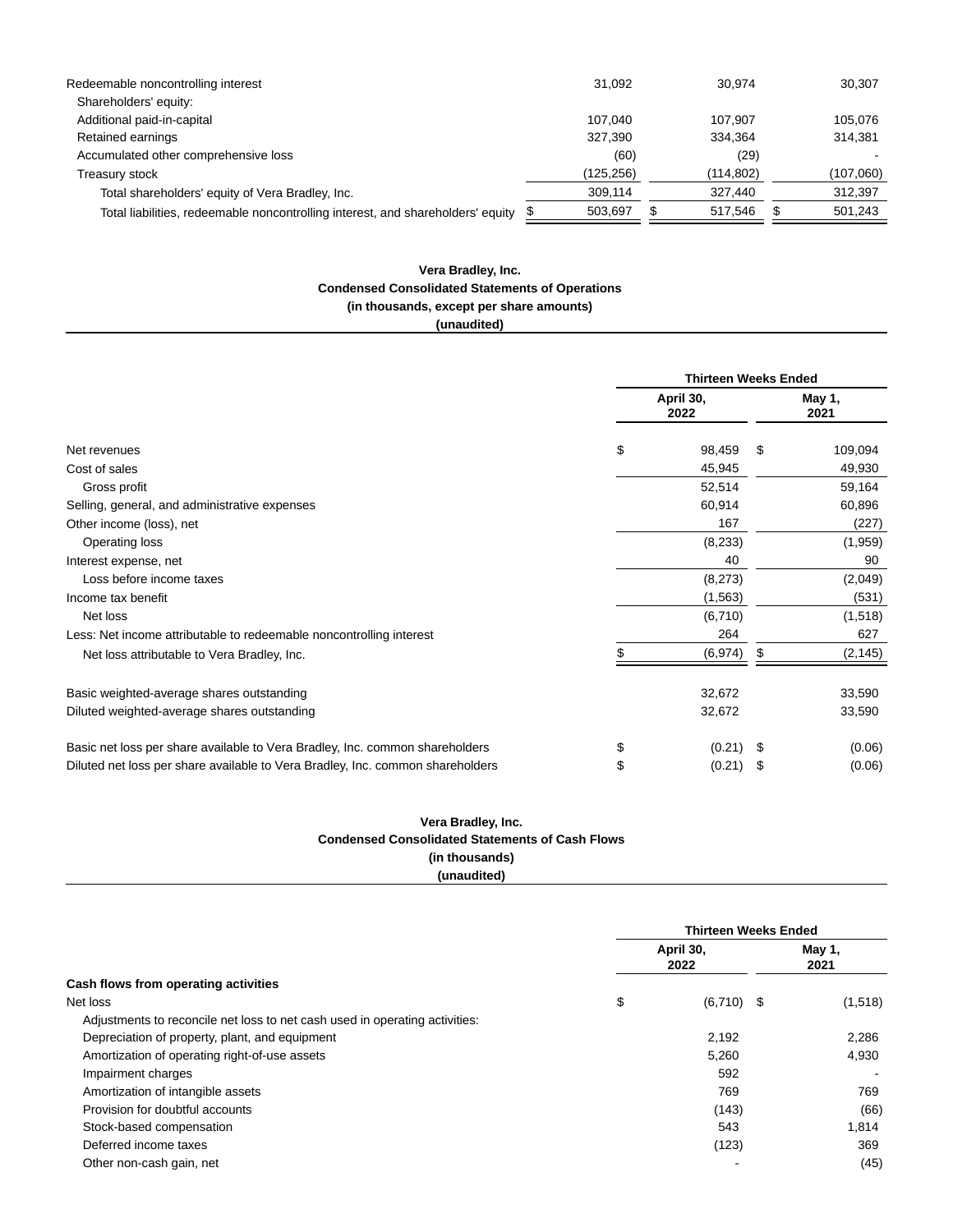| Changes in assets and liabilities:                           |                 |                 |
|--------------------------------------------------------------|-----------------|-----------------|
| Accounts receivable                                          | 709             | 5,664           |
| Inventories                                                  | (16,906)        | (8,919)         |
| Prepaid expenses and other assets                            | (786)           | (779)           |
| Accounts payable                                             | 8,165           | (4,234)         |
| Income taxes                                                 | 5,925           | (1,731)         |
| Operating lease liabilities, net                             | (6, 565)        | (6,800)         |
| Accrued and other liabilities                                | (4,004)         | (1,780)         |
| Net cash used in operating activities                        | (11,082)        | (10,040)        |
| Cash flows from investing activities                         |                 |                 |
| Purchases of property, plant, and equipment                  | (1,745)         | (503)           |
| Proceeds from disposal of property, plant, and equipment     |                 | 45              |
| Net cash used in investing activities                        | (1,745)         | (458)           |
| Cash flows from financing activities                         |                 |                 |
| Tax withholdings for equity compensation                     | (1, 410)        | (2, 171)        |
| Repurchase of common stock                                   | (10, 035)       |                 |
| Distributions to redeemable noncontrolling interest          | (146)           | (129)           |
| Net cash used in financing activities                        | (11, 591)       | (2,300)         |
| Effect of exchange rate changes on cash and cash equivalents | (31)            | (6)             |
| Net decrease in cash and cash equivalents                    | \$<br>(24, 449) | \$<br>(12, 804) |
| Cash and cash equivalents, beginning of period               | 88,436          | 64,175          |
| Cash and cash equivalents, end of period                     | \$<br>63,987    | \$<br>51,371    |

## **Vera Bradley, Inc. First Quarter Fiscal 2023 GAAP to Non-GAAP Reconciliation Thirteen Weeks Ended April 30, 2022 (in thousands, except per share amounts) (unaudited)**

|                                                                                | <b>Thirteen Weeks</b><br><b>Ended</b> |    |                      |      |                                      |
|--------------------------------------------------------------------------------|---------------------------------------|----|----------------------|------|--------------------------------------|
|                                                                                | <b>As Reported</b>                    |    | <b>Other Items</b>   |      | <b>Non-GAAP</b><br>(Excluding Items) |
| Gross profit                                                                   | \$<br>52,514                          | \$ |                      | \$   | 52,514                               |
| Selling, general, and administrative expenses                                  | 60,914                                |    | $1,361$ 1            |      | 59,553                               |
| Operating loss                                                                 | (8,233)                               |    | (1, 361)             |      | (6, 872)                             |
| Loss before income taxes                                                       | (8,273)                               |    | (1,361)              |      | (6, 912)                             |
| Income tax benefit                                                             | (1, 563)                              |    | $(338)$ <sup>2</sup> |      | (1,225)                              |
| Net loss                                                                       | (6,710)                               |    | (1,023)              |      | (5,687)                              |
| Less: Net income (loss) attributable to redeemable noncontrolling interest     | 264                                   |    | (192)                |      | 456                                  |
| Net loss attributable to Vera Bradley, Inc.                                    | (6, 974)                              |    | (831)                |      | (6, 143)                             |
| Diluted net loss per share available to Vera Bradley, Inc. common shareholders | \$<br>$(0.21)$ \$                     |    | (0.03)               | \$   | (0.19)                               |
| Vera Bradley Direct segment operating income                                   | \$<br>5,503                           | S  |                      |      | 5,503                                |
| Vera Bradley Indirect segment operating income                                 | 5,479                                 | S  |                      | S    | 5,479                                |
| Pura Vida segment operating income (loss)                                      | \$<br>1,056                           | \$ | $(769)$ <sup>3</sup> | - \$ | 1,825                                |
| Unallocated corporate expenses                                                 | \$<br>(20, 271)                       |    | (592) 4              | - \$ | (19, 679)                            |

1Items include \$769 for the amortization of definite-lived intangible assets and \$592 for a right-of-use asset impairment charge

2Related to the tax impact of the charges mentioned above

3Related to the amortization of definite-lived intangible assets

4Related to a right-of-use asset impairment charge